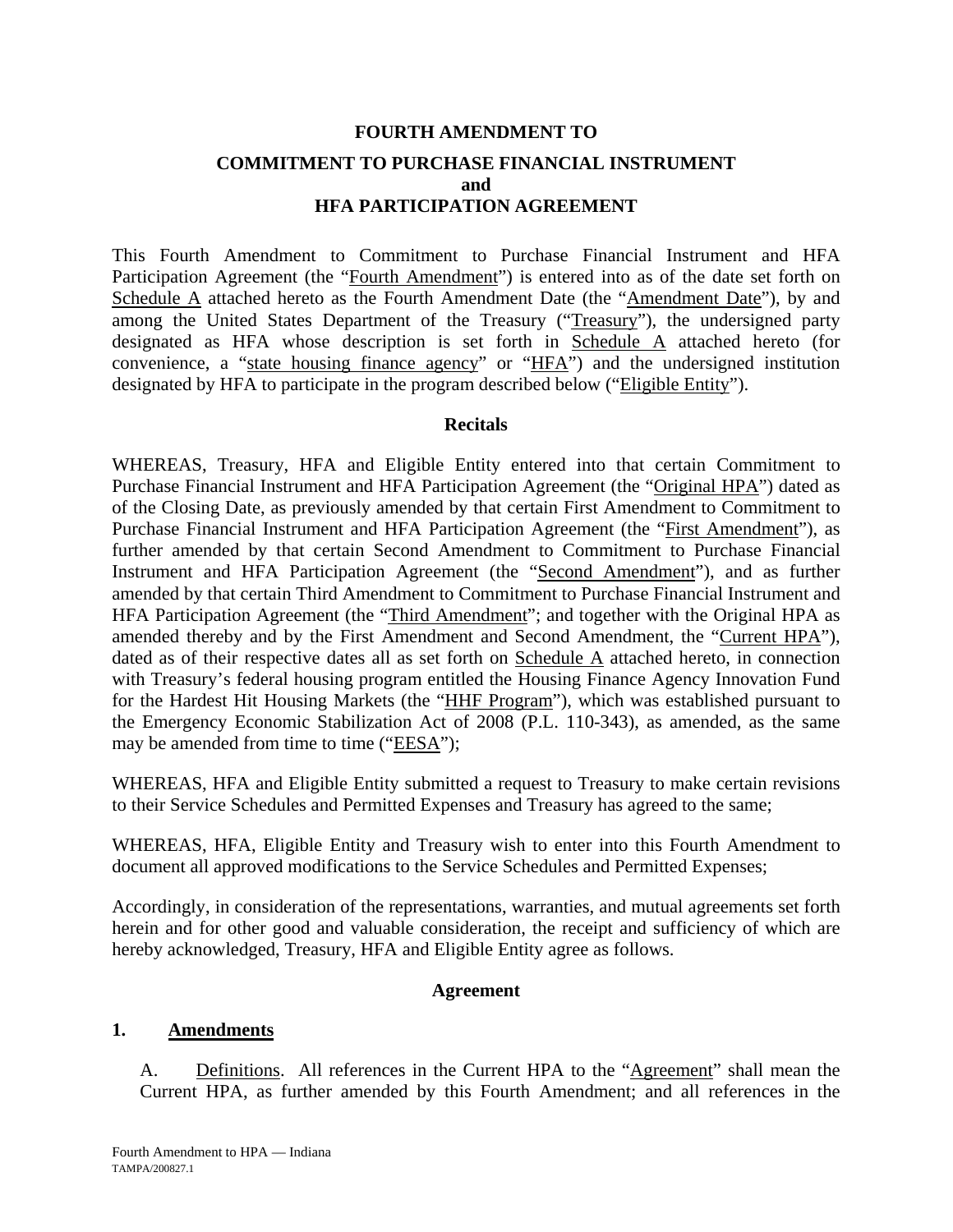Current HPA to Schedules A or B shall mean the Schedules A or B attached to this Fourth Amendment. All references herein to the "HPA" shall mean the Current HPA, as further amended by this Fourth Amendment.

B. Schedule A. Schedule A attached to the Current HPA is hereby deleted in its entirety and replaced with Schedule A attached to this Fourth Amendment.

C. Schedule B. Schedule B attached to the Current HPA is hereby deleted in its entirety and replaced with Schedule B attached to this Fourth Amendment.

# **2. Representations, Warranties and Covenants**

A. HFA and Eligible Entity. HFA and Eligible Entity, each for itself, make the following representations, warranties and covenants to Treasury and the truth and accuracy of such representations and warranties and compliance with and performance of such covenants are continuing obligations of HFA and Eligible Entity, each as to itself. In the event that any of the representations or warranties made herein cease to be true and correct or HFA or Eligible Entity breaches any of its covenants made herein, HFA or Eligible Entity, as the case may be, agrees to notify Treasury immediately and the same shall constitute an Event of Default under the HPA.

(1) HFA and Eligible Entity each hereby certifies, represents and warrants as of the date hereof that each of the representations and warranties of HFA or Eligible Entity, as applicable, contained in the HPA are true, correct, accurate and complete in all material respects as of the date hereof. All covenants of HFA or Eligible Entity, as applicable, contained in the HPA shall remain in full force and effect and neither HFA, nor Eligible Entity is in breach of any such covenant.

(2) Eligible Entity has the full corporate power and authority to enter into, execute, and deliver this Fourth Amendment and any other closing documentation delivered to Treasury in connection with this Fourth Amendment, and to perform its obligations hereunder and thereunder.

(3) HFA has the full legal power and authority to enter into, execute, and deliver this Fourth Amendment and any other closing documentation delivered to Treasury in connection with this Fourth Amendment, and to perform its obligations hereunder and thereunder.

## **3. Miscellaneous**

A. The recitals set forth at the beginning of this Fourth Amendment are true and accurate and are incorporated herein by this reference.

B. Capitalized terms used but not defined herein shall have the meanings ascribed to them in the HPA.

C. Any provision of the HPA that is determined to be prohibited or unenforceable in any jurisdiction shall, as to such jurisdiction, be ineffective to the extent of such prohibition or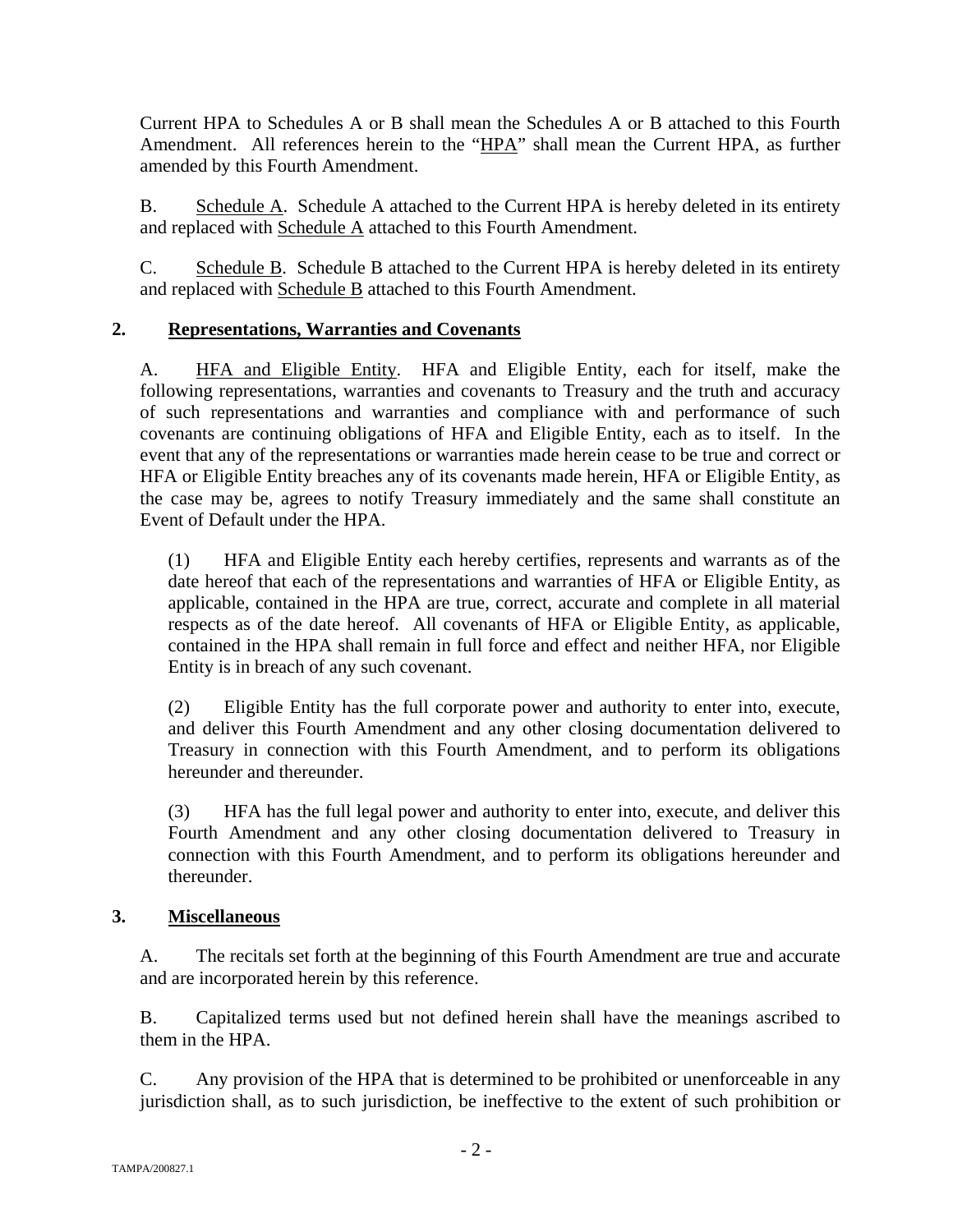unenforceability without invalidating the remaining provisions of the HPA, and no such prohibition or unenforceability in any jurisdiction shall invalidate such provision in any other jurisdiction.

D. This Fourth Amendment may be executed in two or more counterparts (and by different parties on separate counterparts), each of which shall be deemed an original, but all of which together shall constitute one and the same instrument. Facsimile or electronic copies of this Fourth Amendment shall be treated as originals for all purposes.

## [SIGNATURE PAGE FOLLOWS; REMAINDER OF PAGE INTENTIONALLY LEFT BLANK]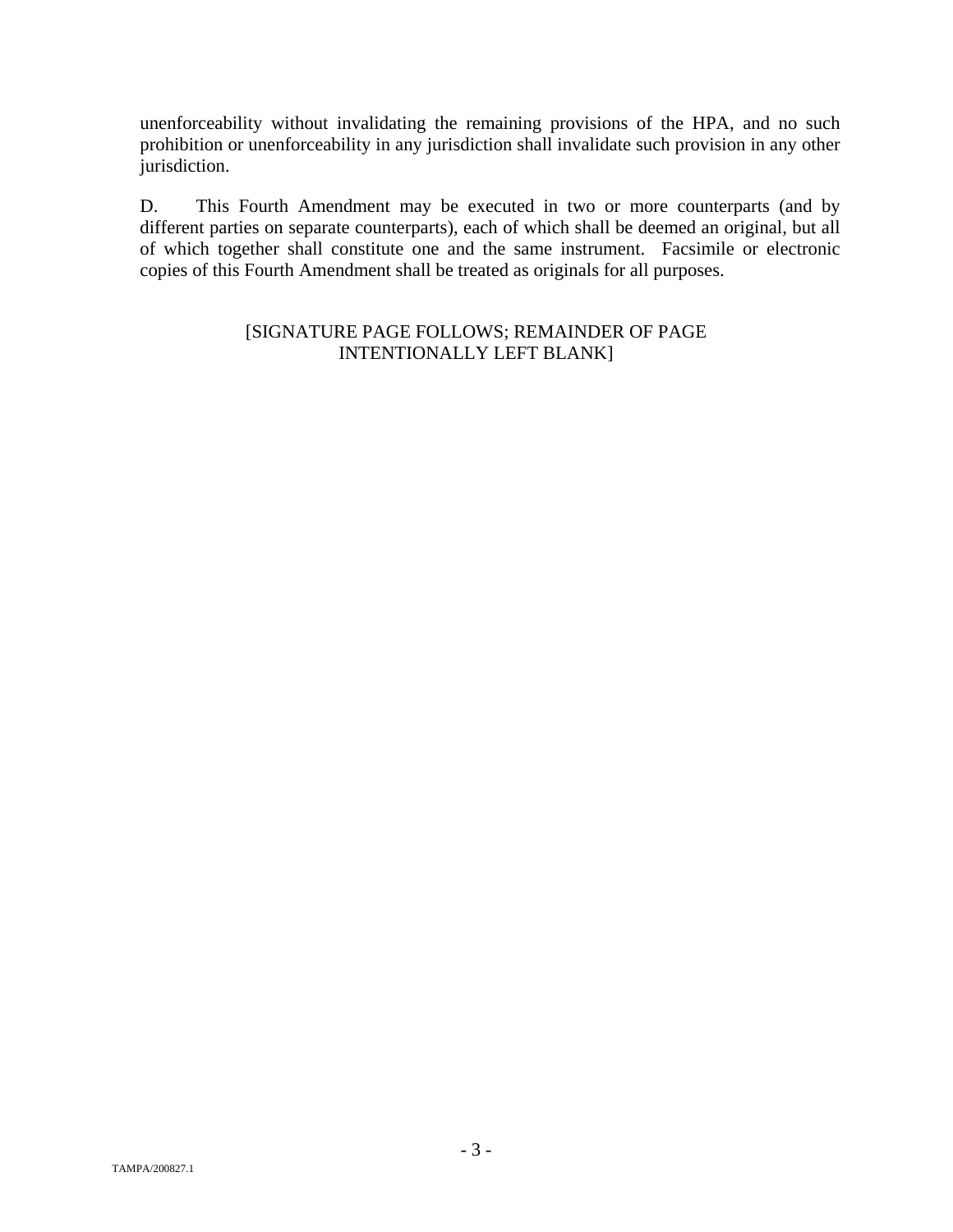**In Witness Whereof**, HFA, Eligible Entity and Treasury by their duly authorized officials hereby execute and deliver this Fourth Amendment to Commitment to Purchase Financial Instrument and HFA Participation Agreement as of the Amendment Date.

## **HFA**: **TREASURY**:

## INDIANA HOUSING AND COMMUNITY DEVELOPMENT AUTHORITY

UNITED STATES DEPARTMENT OF THE **TREASURY** 

By: <u>/s/ Sherry Seiwert</u> By: Name: Sherry Seiwert By:

Name: Timothy G. Massad Title: Executive Director Title: Assistant Secretary for Financial Stability

## **ELIGIBLE ENTITY**:

INDIANA HOUSING AND COMMUNITY DEVELOPMENT AUTHORITY

By: /s/ Sherry Seiwert Name: Sherry Seiwert Title: Executive Director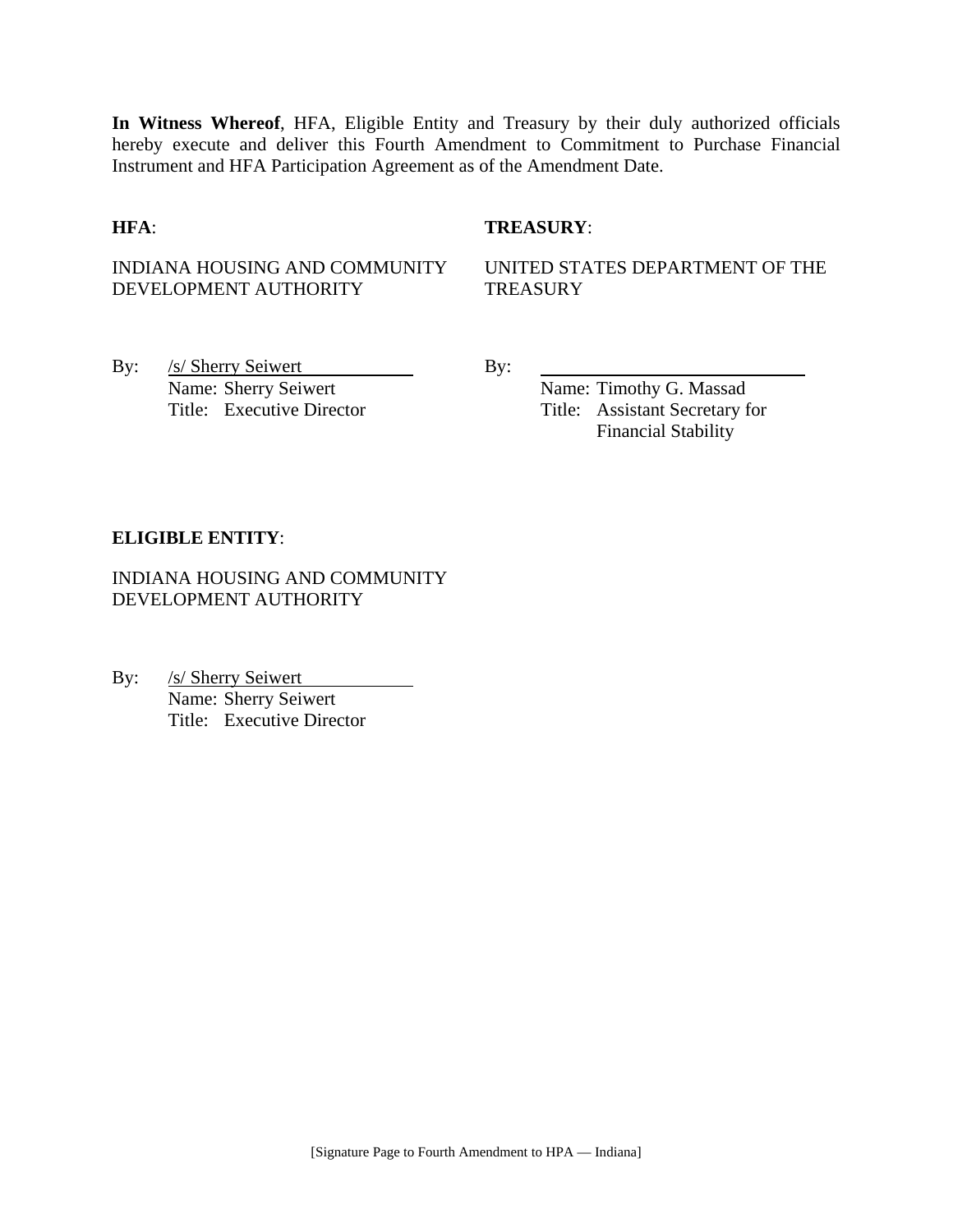In Witness Whereof, HFA, Eligible Entity and Treasury by their duly authorized officials hereby execute and deliver this Fourth Amendment to Commitment to Purchase Financial Instrument and HFA Participation Agreement as of the Amendment Date.

HFA:

#### **TREASURY:**

**INDIANA HOUSING AND COMMUNITY** DEVELOPMENT AUTHORITY

UNITED STATES DEPARTMENT OF THE **TREASURY** 

By:

Name: Sherry Seiwert Title: Executive Director

By:

Name: Timothy G. Massad Title: Assistant Secretary for **Financial Stability** 

#### **ELIGIBLE ENTITY:**

INDIANA HOUSING AND COMMUNITY DEVELOPMENT AUTHORITY

By:

Name: Sherry Seiwert Title: Executive Director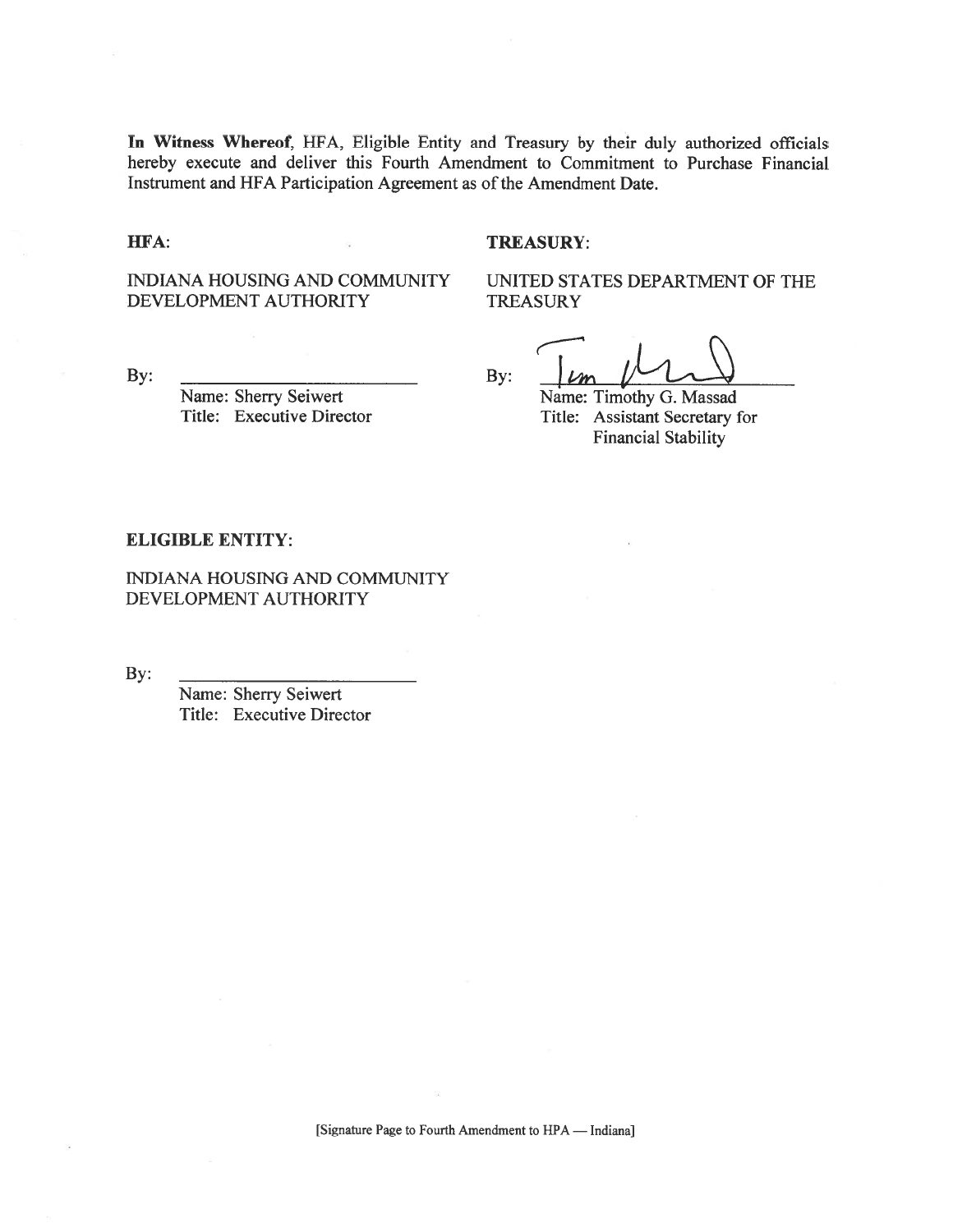# **EXHIBITS AND SCHEDULES**

Schedule A Basic Information<br>Schedule B Service Schedules

Service Schedules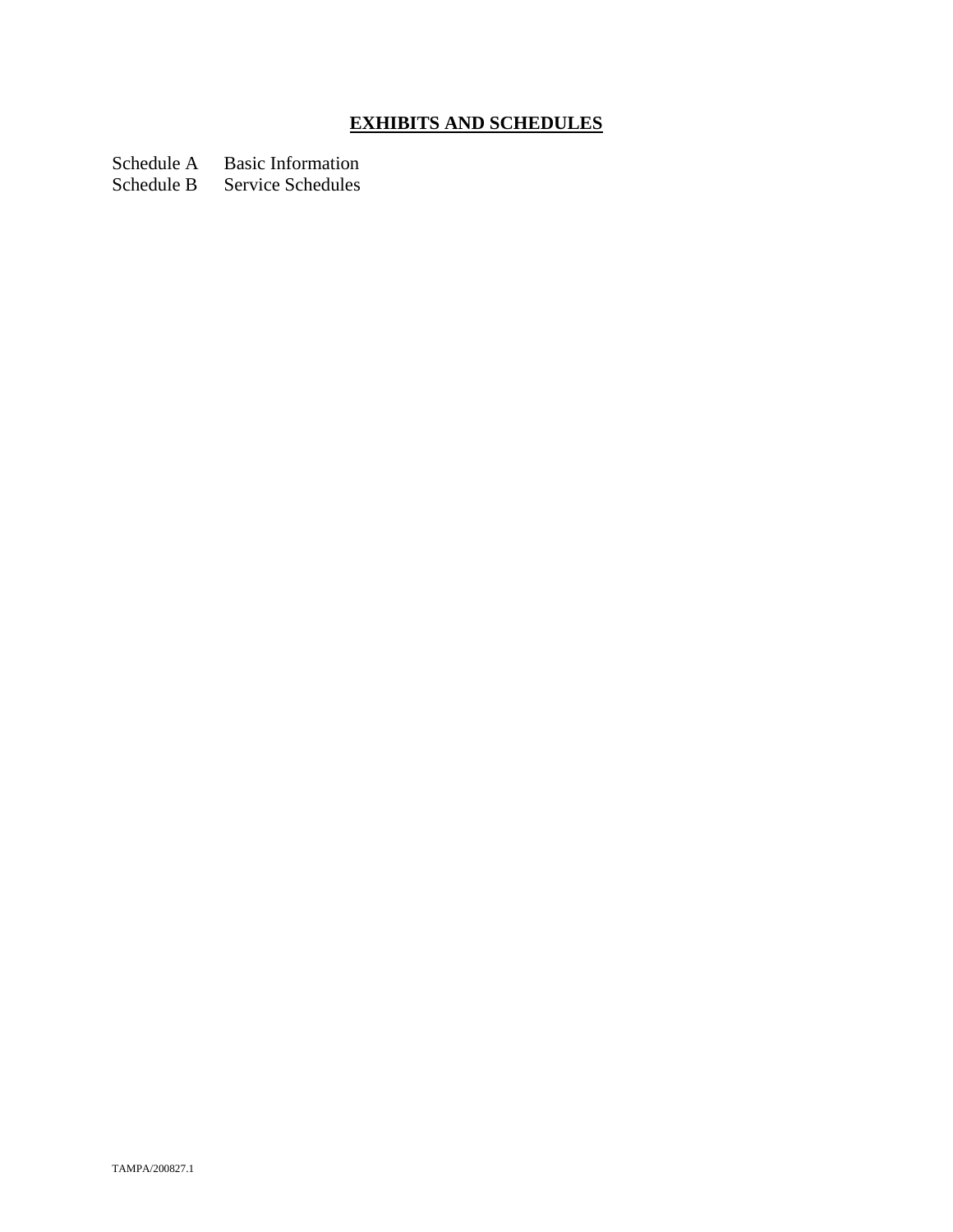## **SCHEDULE A**

### **BASIC INFORMATION**

| <b>Eligible Entity Information:</b>     |                                                                                            |
|-----------------------------------------|--------------------------------------------------------------------------------------------|
| Name of the Eligible Entity:            | Indiana Housing and Community<br>Development Authority <sup>1</sup>                        |
| Corporate or other organizational form: | body corporate and politic, established and<br>existing under Indiana Code 5-20-1 et. seq. |
| Jurisdiction of organization:           | Indiana                                                                                    |
| Notice Information:                     |                                                                                            |
|                                         |                                                                                            |
|                                         |                                                                                            |
| <b>HFA</b> Information:                 |                                                                                            |
| Name of HFA:                            | Indiana Housing and Community<br>Development Authority <sup>1</sup>                        |
| Organizational form:                    | body corporate and politic, established and<br>existing under Indiana Code 5-20-1 et. seq. |
| Date of Application:                    | September 1, 2010                                                                          |

Date of Action Plan: September 1, 2010

 $\overline{a}$ 

Notwithstanding anything to the contrary in the Agreement, (A) for purposes of Section 4(G) thereof, (i) annual audited financial statements shall be due no later than one hundred eighty (180) days after the end of IHCDA's fiscal year, and (ii) quarterly financial statements shall be due no later than forty-five (45) days after the end of each quarter commencing with the first full quarter ending after the Effective Date; provided that for any quarter IHCDA does not prepare unaudited financial statements for its internal use, or to be sent to a third party, such quarterly unaudited financial statement shall not be required and instead IHCDA shall provide to Treasury, no later than fortyfive (45) days after the end of each quarter commencing with the first full quarter ending after the Effective Date, summary expenses by category [e.g., in-take partners, IHCDA specific expenses (e.g. salaries)], and last business day of the quarter's Depository Account bank statement, which information will allow Treasury to review and confirm the funds used for the Services and Permitted Expenses; (B) for purposes of Section 7 thereof, the powers and authority of IHCDA shall be governed by and construed in accordance with the laws of the State of Indiana; and (C) for the purposes of Sections 2(C)(1) and 6(A)(2) thereof, references to the term "instrumentality" shall mean "body corporate and politic".

<sup>1</sup> References in the Agreement to the term "HFA" shall mean the Indiana Housing and Community Development Authority ("IHCDA") in its capacity as HFA as such term is used in the Agreement; and references in the Agreement to the term "Eligible Entity" shall mean IHCDA, in its capacity as Eligible Entity as such term is used in the Agreement.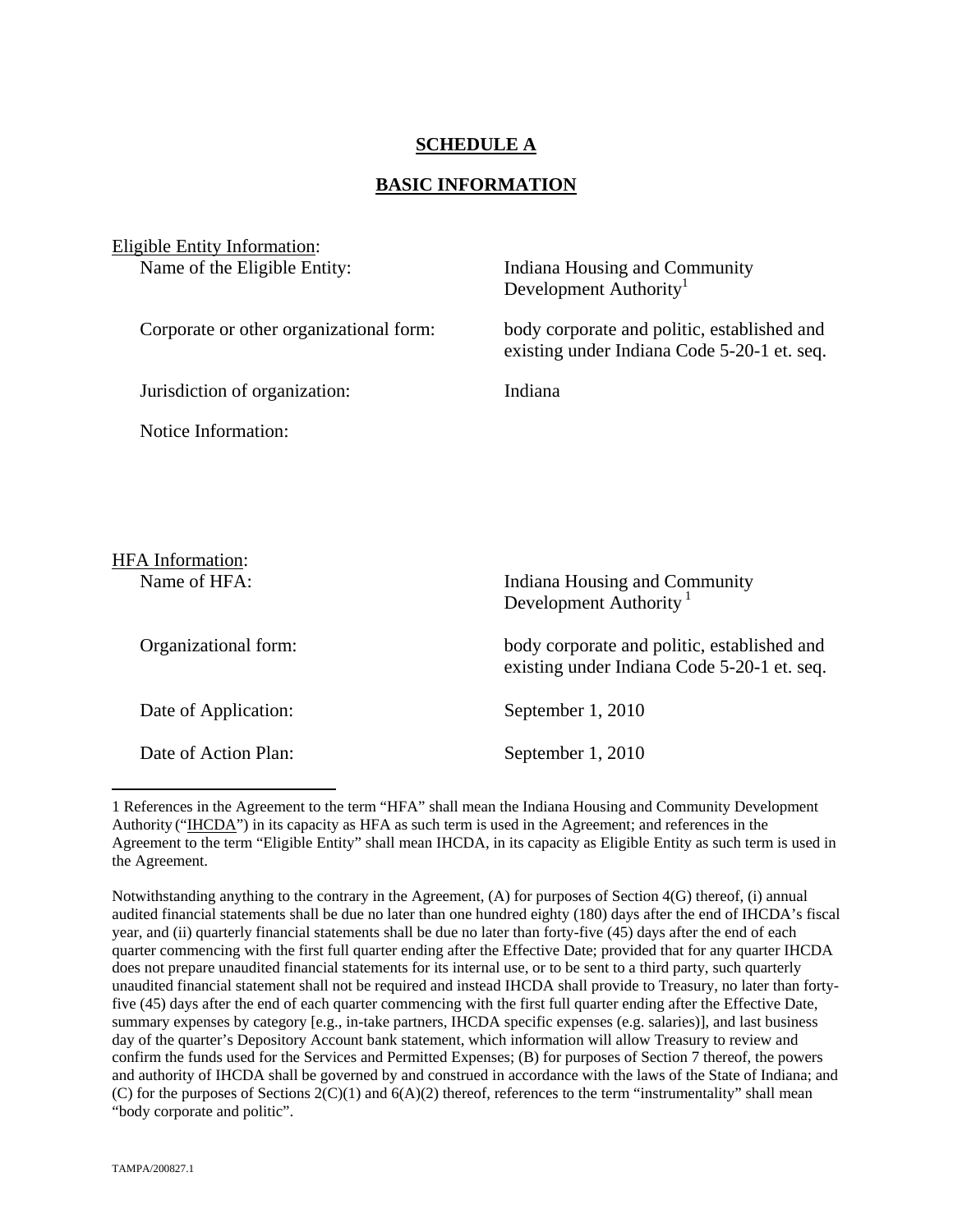| Notice Information:                                                          | Same as notice information for Eligible<br>Entity.                                                                                                        |
|------------------------------------------------------------------------------|-----------------------------------------------------------------------------------------------------------------------------------------------------------|
| <b>Program Participation Cap:</b>                                            | \$221,694,139.00                                                                                                                                          |
| Portion of Program Participation Cap<br>Representing Original HHF Funds:     | N/A                                                                                                                                                       |
| Portion of Program Participation Cap<br>Representing Unemployment HHF Funds: | \$82,762,859.00                                                                                                                                           |
| Permitted Expenses:                                                          | \$39,041,587.00                                                                                                                                           |
| <b>Closing Date:</b>                                                         | September 23, 2010                                                                                                                                        |
| <b>First Amendment Date:</b>                                                 | September 29, 2010                                                                                                                                        |
| <b>Second Amendment Date:</b>                                                | March 9, 2011                                                                                                                                             |
| Third Amendment Date:                                                        | September 28, 2011                                                                                                                                        |
| <b>Fourth Amendment Date:</b>                                                | January 25, 2012                                                                                                                                          |
| <b>Eligible Entity Depository Account Information:</b>                       | See account information set forth in the<br>Depository Account Control Agreement<br>between Treasury and Eligible<br>Entity<br>regarding the HHF Program. |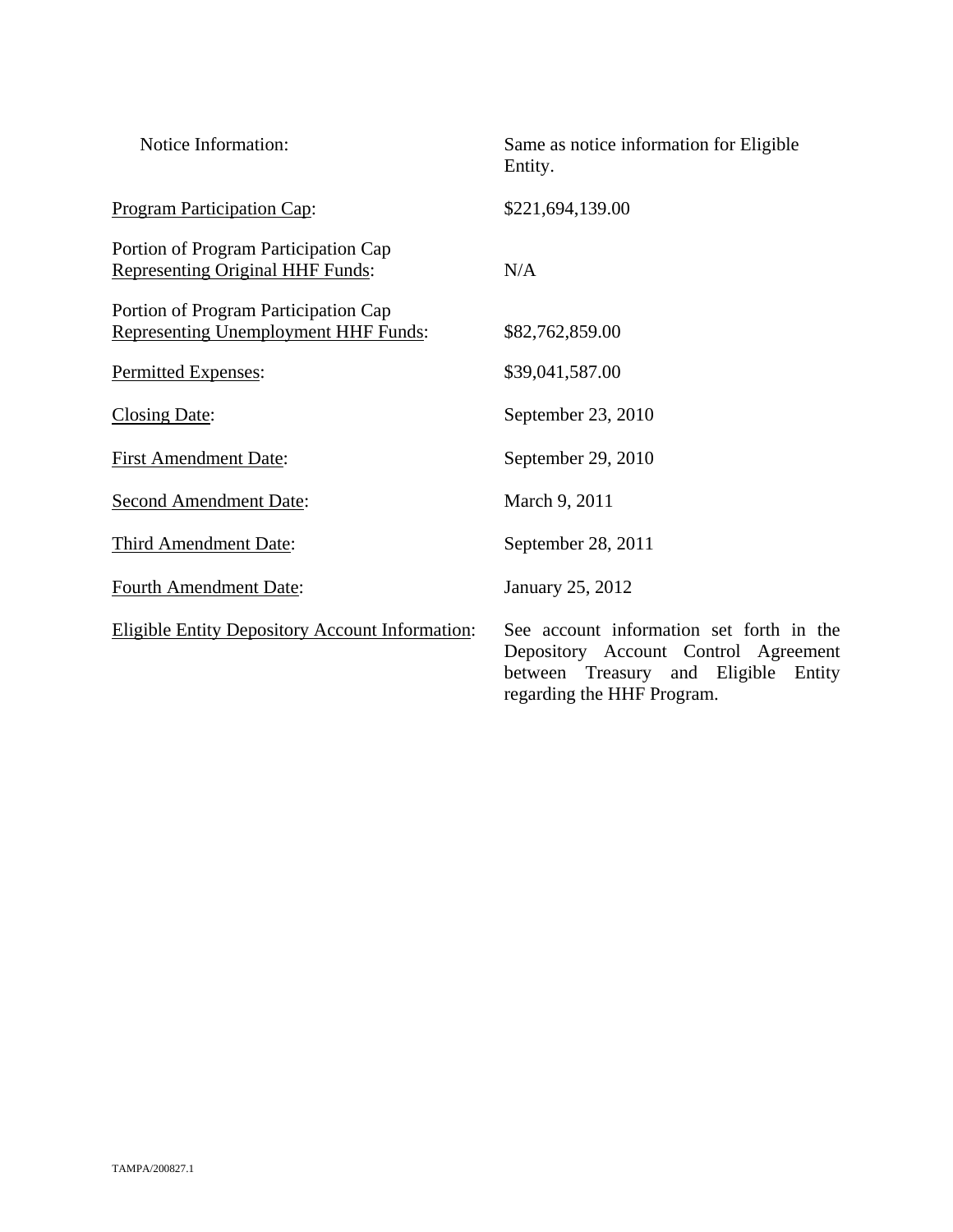## **SCHEDULE B**

## **SERVICE SCHEDULES**

The Service Schedules attached as Schedule B to the Current HPA are hereby deleted in their entirety and replaced with the attached Service Schedules (numbered sequentially as Service Schedule B-1, Service Schedule B-2, et. seq.), which collectively comprise Schedule B to the HPA.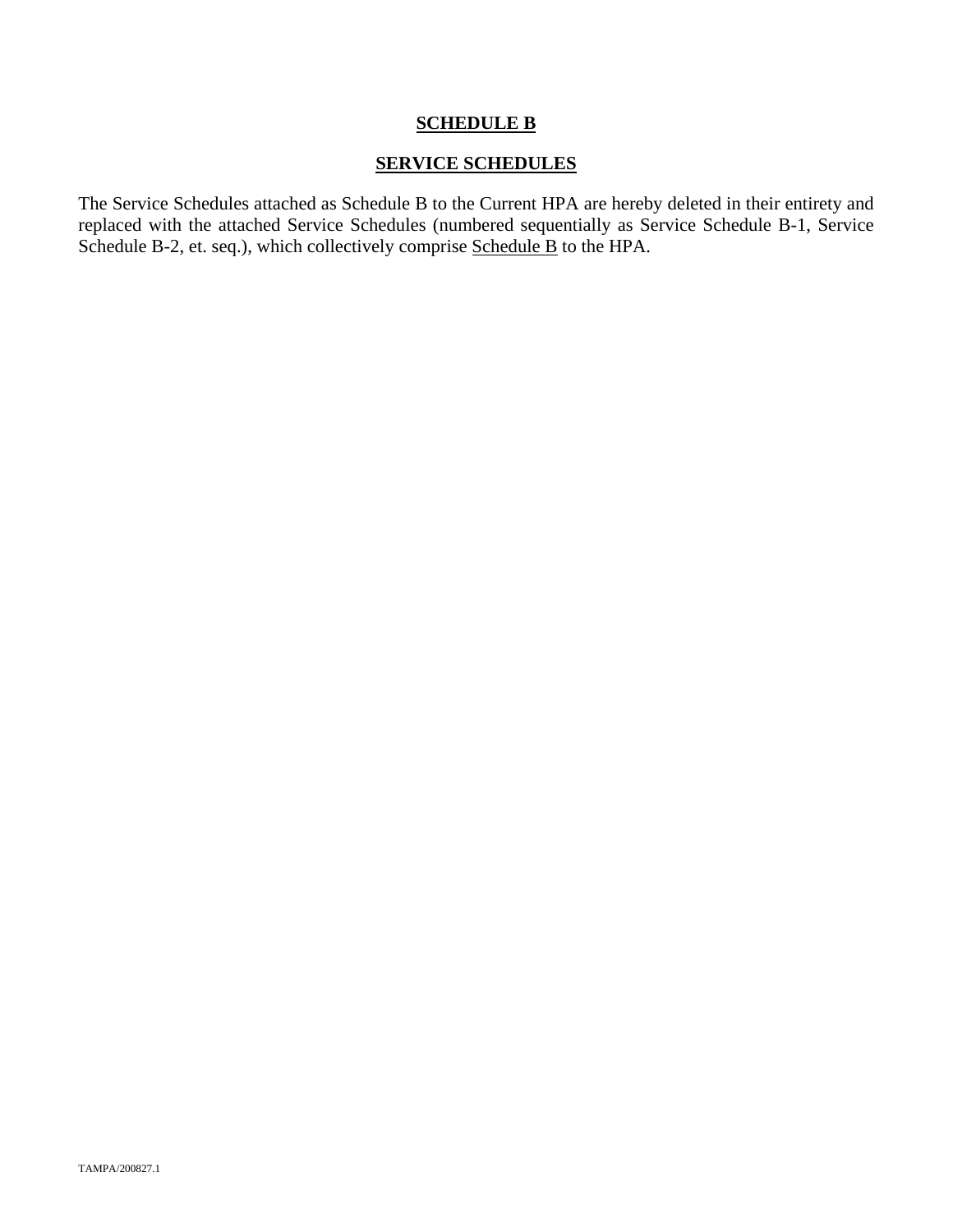# **SERVICE SCHEDULE B-1**

# **Indiana Hardest Hit Fund Unemployment Bridge Program**

## **Summary Guidelines**

| 1. | Program               | Under Indiana's Hardest Hit Fund Unemployment Bridge Program                  |
|----|-----------------------|-------------------------------------------------------------------------------|
|    | <b>Overview</b>       | ("UBP") the Indiana Housing and Community Development Authority               |
|    |                       | ("IHCDA") will offer qualifying individuals who are unemployed through        |
|    |                       | no fault or neglect of their own a monthly benefit to cover a portion of      |
|    |                       | their first mortgage and related expenses while the individual seeks new      |
|    |                       |                                                                               |
|    |                       | employment. When necessary, IHCDA will also provide a limited amount          |
|    |                       | of funding at the outset of assistance to bring a mortgage current so that    |
|    |                       | IHCDA may provide future monthly payments. IHCDA will also provide            |
|    |                       | assistance to homeowners who accumulated a delinquency during a recent        |
|    |                       | period of unemployment and have become re-employed but cannot bring           |
|    |                       | their mortgages current with their current income ("Re-employed               |
|    |                       | Borrowers"). IHCDA will make the Re-employed Borrower current, with           |
|    |                       | total assistance not to exceed the Maximum Household Assistance, defined      |
|    |                       | below. Re-employed Borrowers will qualify for this assistance if they: (a)    |
|    |                       | qualify in all other respects for assistance; (b) have demonstrated that they |
|    |                       | can afford mortgage payments with their post-unemployment income; and         |
|    |                       | (c) do not have the means for, or otherwise qualify for another program       |
|    |                       | providing mortgage reinstatement but for HHF assistance. Assistance is        |
|    |                       | subject to approval of the homeowner's HHF Action Plan, which is a plan       |
|    |                       | relating solely to TARP funded modification programs that will be             |
|    |                       | developed by a housing counseling agency and approved by IHCDA.               |
| 2. | <b>Program Goals</b>  | The goal of the UBP is to cover a portion of PITI for eligible unemployed     |
|    |                       | homeowners, allowing them to:                                                 |
|    |                       | 1) Secure re-employment in their occupation; or                               |
|    |                       | Access training made available through the Indiana Department of<br>2)        |
|    |                       |                                                                               |
|    |                       | Workforce Development that will help them secure employment in a              |
|    |                       | new occupation.                                                               |
| 3. | <b>Target</b>         | IHCDA's target population is low- to moderate-income homeowners in            |
|    | <b>Population /</b>   | any county in Indiana. Homeowners in the 46 counties classified as            |
|    | <b>Areas</b>          | "hardest hit" will be eligible for a larger amount of assistance (\$18,000)   |
|    |                       | than homeowners residing in other counties (\$12,000).                        |
| 4. | Program               | \$182,652,552.00                                                              |
|    | <b>Allocation</b>     |                                                                               |
|    | (Excluding            |                                                                               |
|    | <b>Administrative</b> |                                                                               |
|    | <b>Expenses</b> )     |                                                                               |
| 5. | <b>Borrower</b>       | Owning only one home;<br>1)                                                   |
|    | Eligibility           | Submission of hardship affidavit documenting inability to pay<br>2)           |
|    | Criteria              | mortgage;                                                                     |
|    |                       | Priority of service will be extended to veterans and military personnel<br>3) |
|    |                       | (active or reserve);                                                          |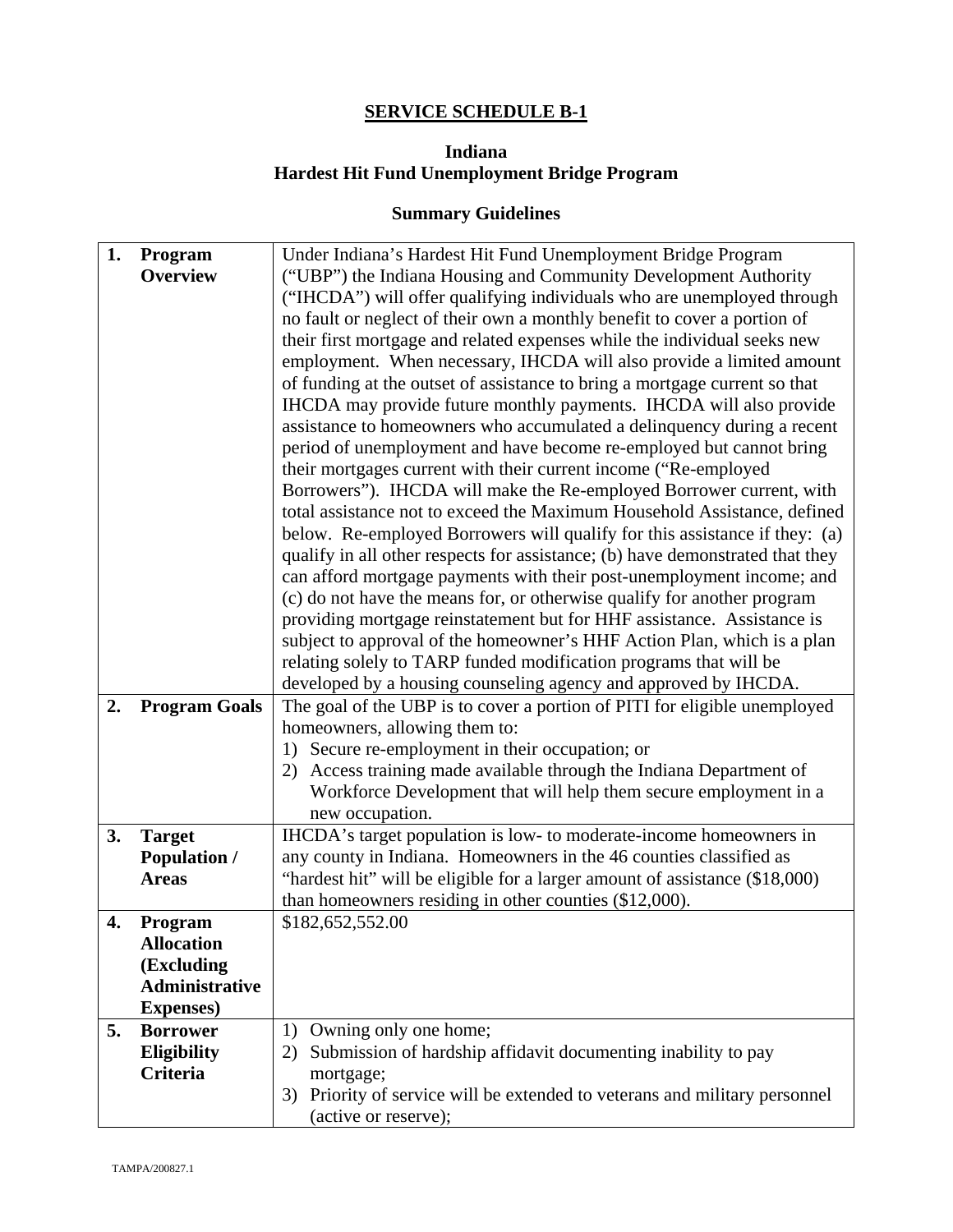|    |                                      | With respect to currently unemployed borrowers:<br>4)                        |
|----|--------------------------------------|------------------------------------------------------------------------------|
|    |                                      | a) Unemployed and eligible for unemployment insurance;                       |
|    |                                      | b) Engaged in approved training, education or structured volunteer           |
|    |                                      | work (as defined by IHCDA);                                                  |
|    |                                      | c) Current household income below 140% AMI adjusted for borrower             |
|    |                                      | household size;                                                              |
|    |                                      | d) Agreement to pay a minimum of 15% of household income at time             |
|    |                                      | of enrollment toward PITI based on documentation of                          |
|    |                                      | unemployment benefits;                                                       |
|    |                                      | e) Receiving unemployment insurance benefits from the Indiana                |
|    |                                      | Department of Workforce Development ("DWD") at the time of                   |
|    |                                      | application;                                                                 |
|    |                                      | At IHCDA's sole discretion, borrowers may be removed from the<br>f)          |
|    |                                      | program for failing to make their required payments;                         |
|    |                                      | 5) With respect to Re-employed Borrowers:                                    |
|    |                                      | a) Annual household income at or below \$150,000.                            |
| 6. | <b>Property /</b>                    | Owner-occupied primary residence located in Indiana.<br>1)                   |
|    | Loan                                 | The unpaid principal balance of the borrower's first lien mortgage<br>2)     |
|    | Eligibility                          | cannot exceed the conforming loan limit established by the Federal           |
|    | <b>Criteria</b>                      | Housing Finance Agency, as modified from time to time.                       |
| 7. | Program                              | 1) Property is vacant, abandoned or condemned.                               |
|    | <b>Exclusions</b>                    | 2) Borrower has not exhausted or been ruled ineligible for other programs    |
|    |                                      | (federal or direct lender).                                                  |
|    |                                      | 3) Borrower has liquid assets sufficient to make 6 months' worth of          |
|    |                                      | payments, excluding retirement accounts.                                     |
|    |                                      | Borrower is ineligible for unemployment benefits (for example, due to<br>4)  |
|    |                                      | exhaustion of benefits, nature of job loss or no W-2 reportable wages).      |
| 8. | <b>Structure of</b>                  | All assistance is structured as a forgivable, non-recourse, non-amortizing   |
|    | <b>Assistance</b>                    | loan, secured by a junior lien on the property. The loan has a term of 10    |
|    |                                      | years and is forgiven at a rate of 20% per year in years 6 through 10 of the |
|    |                                      | loan term. If the borrower sells the property before the forgiveness period  |
|    |                                      | expires, all net sale proceeds up to the full principal balance outstanding  |
|    |                                      | will be due and payable to IHCDA. All funds returned to the UBP may be       |
|    |                                      | recycled until December 31, 2017; thereafter, they will be returned to       |
|    |                                      | Treasury.                                                                    |
| 9. | <b>Per Household</b>                 | Total assistance per household ("Maximum Household Assistance") is not       |
|    | <b>Assistance</b>                    | to exceed \$18,000 in hardest hit counties or \$12,000 in balance of state.  |
|    | 10. Duration of<br><b>Assistance</b> | Up to the borrowers' applicable amount of Maximum Household                  |
|    |                                      | Assistance or three months after re-employment, whichever comes first. It    |
|    |                                      | is estimated that the average duration of assistance will be sixteen (16)    |
|    |                                      | months. In the case of Re-employed Borrowers, assistance ends once the       |
|    | 11. Estimated                        | borrower is made current.                                                    |
|    | Number of                            | An estimated 13,392 households will receive assistance, at an average        |
|    |                                      | assistance level of about \$925 per month for an average of approximately    |
|    | Participating<br><b>Households</b>   | sixteen (16) months of assistance, inclusive of payments to clear            |
|    |                                      | delinquencies and assistance after re-employment.                            |